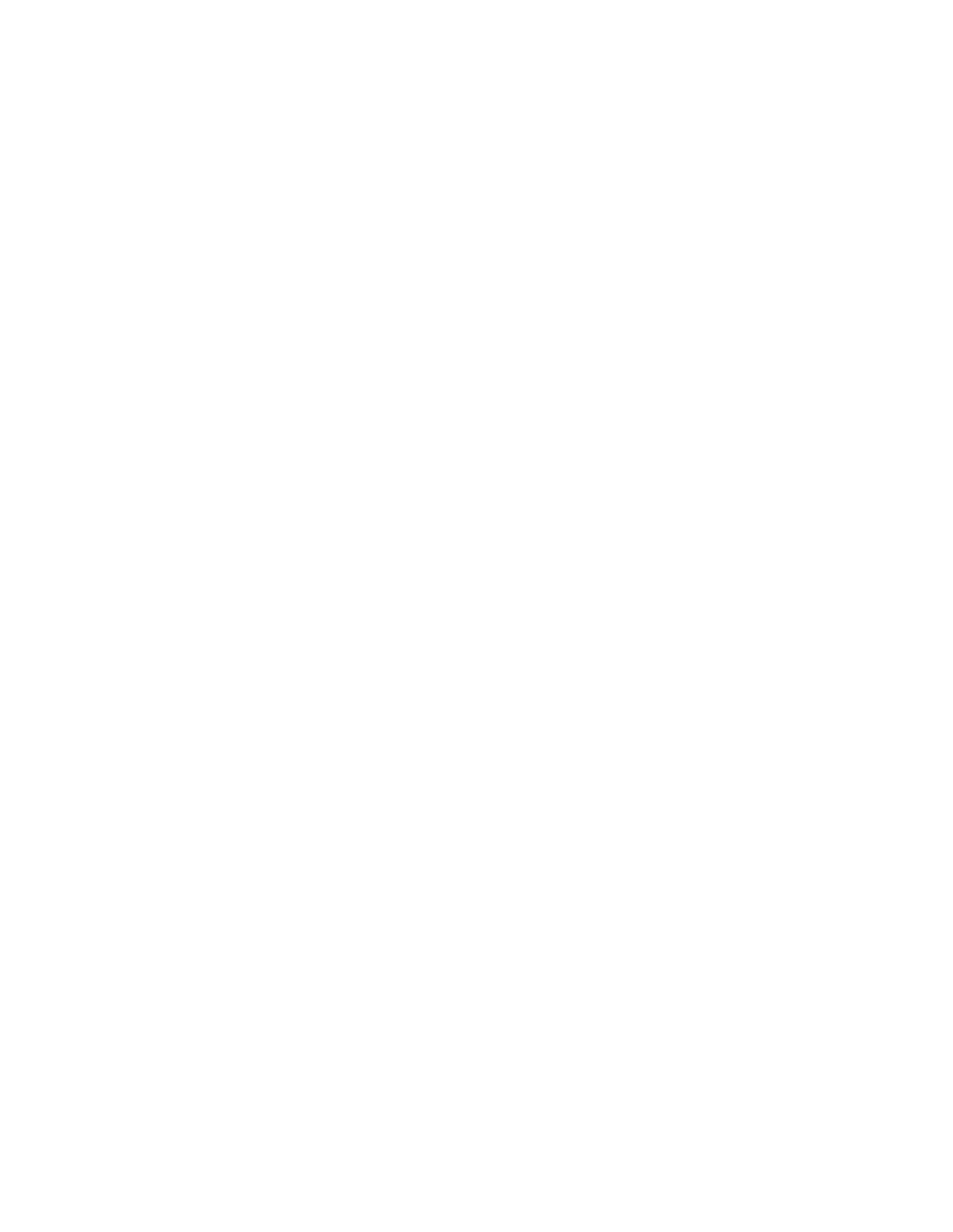



#### **Diario de una joven conforme al corazón de Dios** Journal for a Young Woman After God's Own Heart

#### **George, Elizabeth**

Oraciones, pensamientos, sentimientos, anhelos y gratitud: Dios está al tanto y desea estar al tanto de todo lo que nos rodea. En este bello diario, diseñado con la joven contemporánea en mente, las lectoras se convertirán ahora en autoras del registro de su crecimiento espiritual. Con espacios destinados para expresarse con libertad, un formato de alta portabilidad y materiales de la más alta calidad, este *Diario de una joven conforme al corazón de Dios* le acompañará en los momentos más importantes de su vida. (Este diario acompaña y se coordina con la lectura y uso devocional de la *Biblia de una joven conforme al corazón de Dios*, disponible por separado).

Prayers, thoughts, feelings, longings and gratitude: God is aware and wants to be aware of everything around us. In this beautiful journal, designed with the contemporary young woman in mind, readers will now become the authors of the record of their spiritual growth. With space for free expression, a highly portable format and the highest quality materials, this *Journal of a Young Woman after God's Own Heart* will accompany her through the most important moments of her life. (This journal accompanies and coordinates with the reading and devotional use of the *Bible for a Young Woman after God's Own Heart*, available separately.)

**9780825459931 \$14.99** Hardcover | 6 x 8.5 | 368 páginas/pages

Diciembre 2021

### Un diario para acompañar a la joven en los momentos más importantes de su vida.

#### A journal to accompany a young woman through the most important moments of her life.

**Elizabeth George** es autora de varios éxitos de ventas, de los cuales se han vendido más de 9 millones de ejemplares. Entre ellos, *Una mujer conforme al corazón de Dios*. Elizabeth y su esposo, Jim, son padres y abuelos, y han participado en el ministerio por más de 30 años.

**Elizabeth George**, whose books have sold more than 9 million copies, is the author of A Woman After God's Own Heart®. She's also a popular speaker at Christian women's events. Elizabeth and her husband, Jim, are parents and grandparents, and have been active in ministry for more than 30 years.



9780825459184



#### **También disponible / Also available**

Bible

Biblia de una joven conforme al corazón de Dios Floral Young Woman After God's Own Heart

9780825459207



Biblia de una joven conforme al corazón de Dios Young Woman After God's Own Heart

Bible

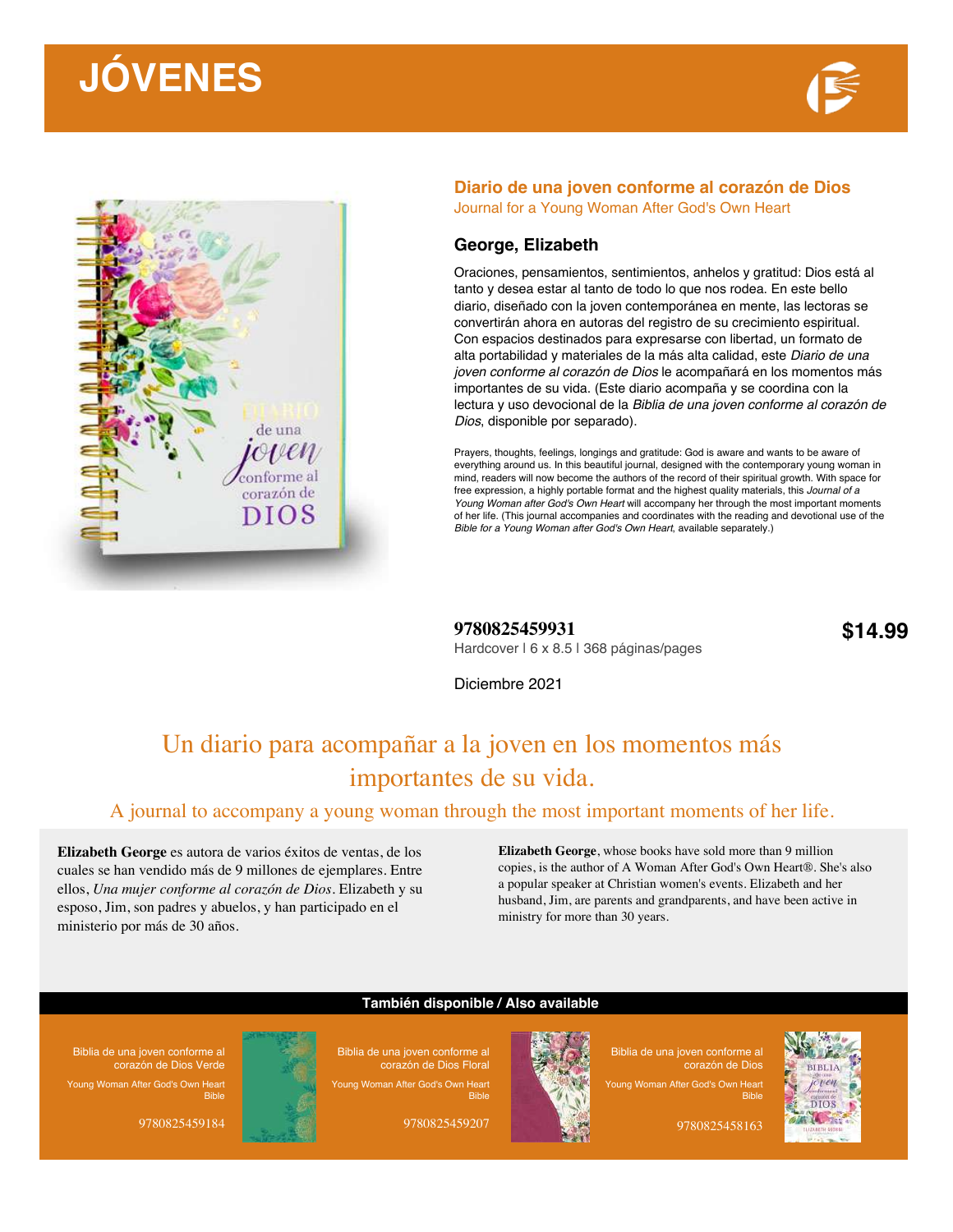



# BIBLIA<br>DEVOCIONAL Mujer Verdadeza

#### **Biblia dev Mujer Verdadera, LG, RVR60 Duotono** True Woman Devotional Bible, Large Print, RVR60 Duotone

#### **DeMoss Wolgemuth, Nancy**

Esta Biblia ayudará a que las mujeres se conecten con la Palabra de Dios y la hagan parte integral de sus vidas, a través de ayudas como: 66 introducciones a los libros de la Biblia escritas por el pastor Sugel Michelén, **Texto en letra grande**, Artículos transformacionales enfocados en la feminidad bíblica, 365 lecturas devocionales escritas para la mujer de hoy. Texto bíblico en la versión Reina Valera 1960.

This Bible will help women to connect with the Word of God and make it an integral part of their lives, through resources like: 66 introductions to the books of the Bible written by Pastor Sugel Michelén, **Large print text**, Transformational articles focused on biblical femininity, 365 devotional readings written for today's woman. Bible text in the Reina Valera 1960 translation.

## LETRA GRANDE

**9780825459917** \$59.99 Duotono | 6 x 9 | 1856 páginas/pages

Marzo 2022

### ¡La Biblia devocional Mujer Verdadera ahora en letra grande! The True Woman Devotional Bible, now available in large print!

**Nancy DeMoss Wolgemuth** ha tocado la vida de millones de mujeres a través de Aviva Nuestros Corazones y el movimiento Mujer Verdadera, invitándolas a un avivamiento de corazón y a la feminidad bíblica. Su amor por Cristo y su Palabra es contagioso y se extiende a sus actividades en línea, mensajes en conferencias, libros y sus dos programas de radio diarios, Aviva Nuestros Corazones y Seeking Him. Sus libros han vendido más de tres millones de copias.

**Nancy DeMoss Wolgemuth** has touched the lives of millions of women through Revive Our Hearts and the True Woman movement, calling them to heart revival and biblical womanhood. Her love for Christ and His Word is infectious, and permeates her online outreaches, conference messages, books, and two daily syndicated radio programs, Revive Our Hearts and Seeking Him. Her books have sold more than three million copies and are reaching the hearts of women around the world.

#### **También disponible / Also available**

blia devocional Mujer Verdadera RVR60 - Duo-tono Coral True Woman Devotional Bible RVR60 - Duo-tone Coral 9780825459177



Biblia devocional Mujer Verdadera RVR60 - Tapa Dura True Woman Devotional Bible RVR60 - HC

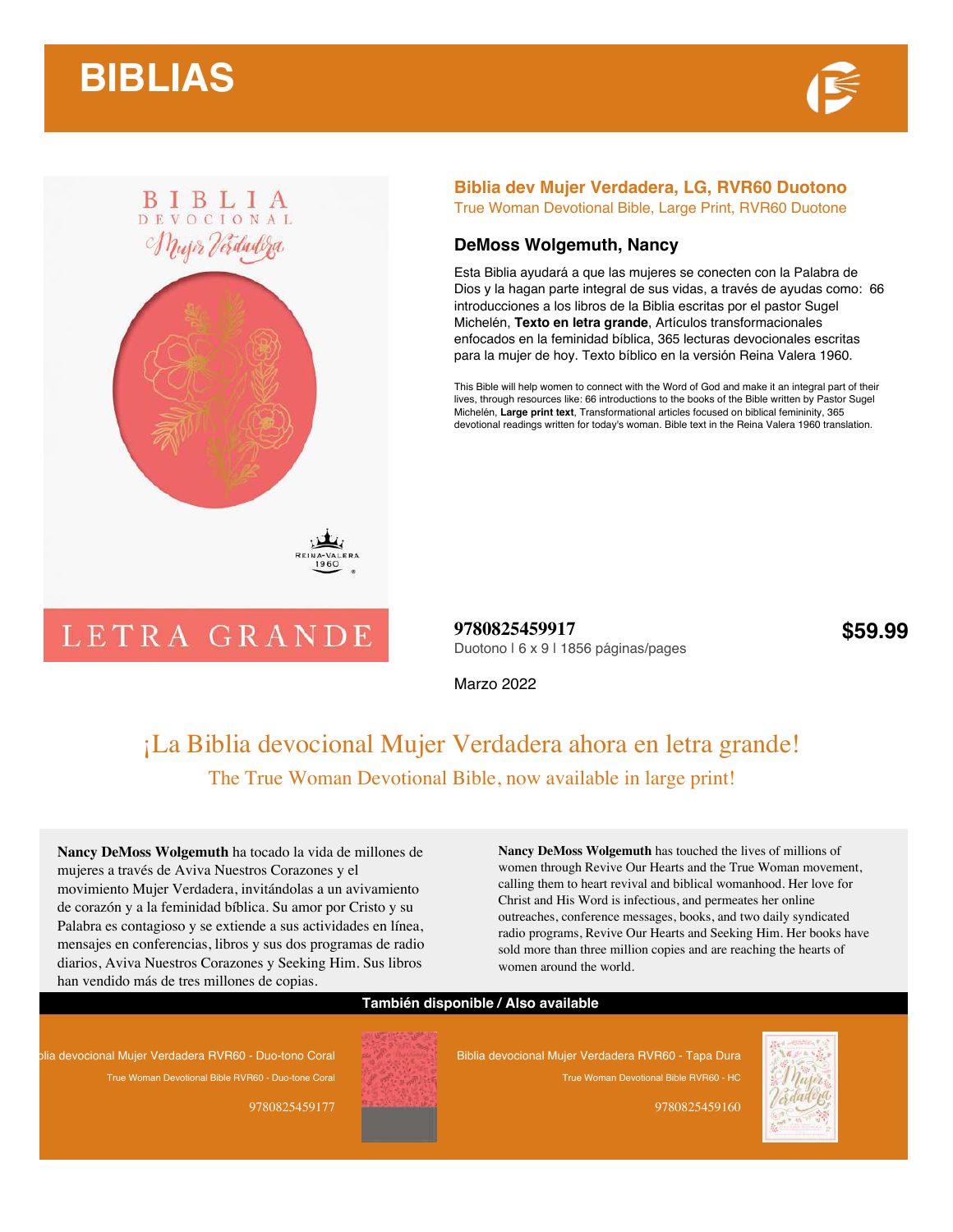



## BIBLIA<br>DEVOCIONAL Mujer Verdadeza



## LETRA GRANDE

#### **Biblia dev Mujer Verdadera, LG, NBLA Duotono** True Woman Devotional Bible, Large Print, NBLA Duotone

#### **DeMoss Wolgemuth, Nancy**

Esta Biblia ayudará a que las mujeres se conecten con la Palabra de Dios y la hagan parte integral de sus vidas, a través de ayudas como: 66 introducciones a los libros de la Biblia escritas por el pastor Sugel Michelén, **Texto en letra grande**, Artículos transformacionales enfocados en la feminidad bíblica, 365 lecturas devocionales escritas para la mujer de hoy. Texto bíblico en la versión Nueva Biblia de las Américas.

This Bible will help women to connect with the Word of God and make it an integral part of their lives, through resources like: 66 introductions to the books of the Bible written by Pastor Sugel Michelén, **Large print text**, Transformational articles focused on biblical femininity, 365 devotional readings written for today's woman. Bible text in the Nueva Biblia de las Américas translation.

**9780825459924** \$59.99 Paperback | 6 x 9 | 1968 páginas/pages

Mayo 2022

### ¡La Biblia devocional Mujer Verdadera ahora en letra grande! The True Woman Devotional Bible, now available in large print!

**Nancy DeMoss Wolgemuth** ha tocado la vida de millones de mujeres a través de Aviva Nuestros Corazones y el movimiento Mujer Verdadera, invitándolas a un avivamiento de corazón y a la feminidad bíblica. Su amor por Cristo y su Palabra es contagioso y se extiende a sus actividades en línea, mensajes en conferencias, libros y sus dos programas de radio diarios, Aviva Nuestros Corazones y Seeking Him. Sus libros han vendido más de tres millones de copias.

**Nancy DeMoss Wolgemuth** has touched the lives of millions of women through Revive Our Hearts and the True Woman movement, calling them to heart revival and biblical womanhood. Her love for Christ and His Word is infectious, and permeates her online outreaches, conference messages, books, and two daily syndicated radio programs, Revive Our Hearts and Seeking Him. Her books have sold more than three million copies and are reaching the hearts of women around the world.

#### **También disponible / Also available**

Biblia devocional Mujer Verdadera NBLA - Tapa Dura True Woman Devotional Bible NBLA - HC

9780825458842



Biblia devocional Mujer Verdadera NBLA - Duo-tono Aqua True Woman Devotional Bible NBLA - Duo-tone Aqua

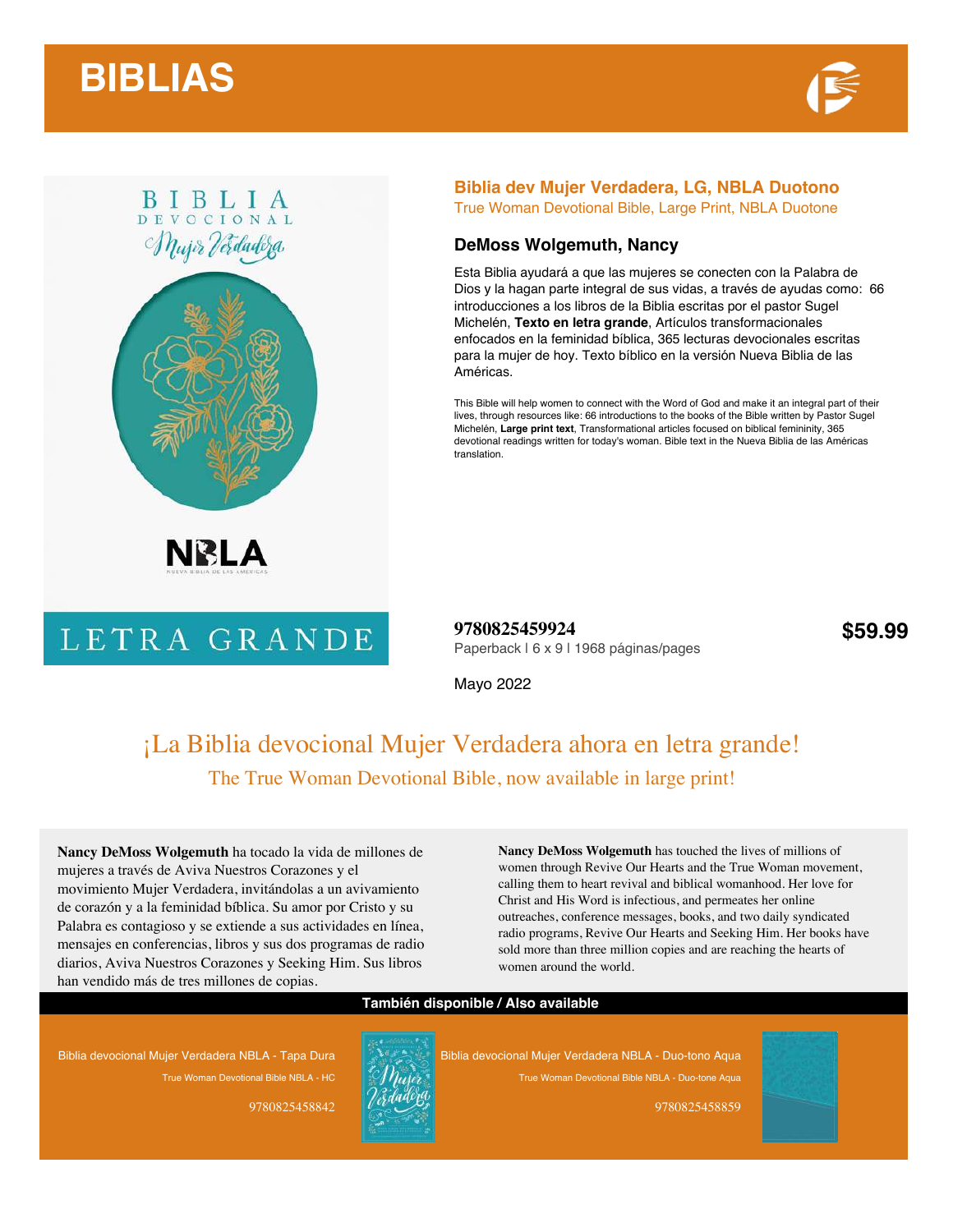## **AYUDAS PASTORALES**





#### **Los ancianos en la vida de la iglesia** Elders in the Life of the Church

#### **Newton, Phil A.**

Newton y Schmucker demuestran convincentemente que un regreso al patrón de pluralidad de ancianos del Nuevo Testamento sirve mejor a las necesidades de pastoreo de la iglesia local. Los autores sugieren un proceso viable para mejorar la estructura de liderazgo de una iglesia local y hacer la transición a la pluralidad de ancianos. Las historias de los líderes de la iglesia proporcionan una narración de cómo el liderazgo fiel de ancianos ha fortalecido sus ministerios en una variedad de entornos.

Newton and Schmucker convincingly demonstrate that a return to the New Testament pattern of elder plurality best serves the shepherding needs of the local church. The authors suggest a workable process for improving a local church's leadership structure and making the transition to elder plurality. Stories of church leaders provide a narrative of how faithful elder leadership has strengthened their ministries in a variety of settings.

#### **9780825458804 \$14.99** Paperback | 6 x 9 | 256 páginas/pages

PHIL A. NEWTON **MATT SCHMUCKER** 

VIDA de la IGLESIA

Redescubriendo el modelo bíblico de liderazgo para la iglesia

Diciembre 2021

### Cada iglesia local puede beneficiarse de este recurso útil para construir una estructura de liderazgo saludable.

#### Every local church can benefit from this useful resource for building a healthy leadership

**También disponible / Also available**

**Phil A. Newton** (PhD, Seminario Teológico Bautista del Sudeste; DMin, Seminario Teológico Fuller) es pastor principal en la Iglesia Bautista South Woods en Memphis. En el ministerio pastoral por más de treinta y cinco años, también se desempeña como profesor adjunto en el Centro de Equipamiento del Seminario Teológico Bautista del Sureste.

structure. **Phil A. Newton** (PhD, Southeastern Baptist Theological Seminary; DMin, Fuller Theological Seminary) is senior pastor at South Woods Baptist Church in Memphis. In pastoral ministry for over thirty-five years, he also serves as an adjunct professor at Southeastern Baptist Theological Seminary's Equip Center.



9780825459078



40 preguntas sobre el ministerio pastoral 40 Questions About Pastoral Ministry

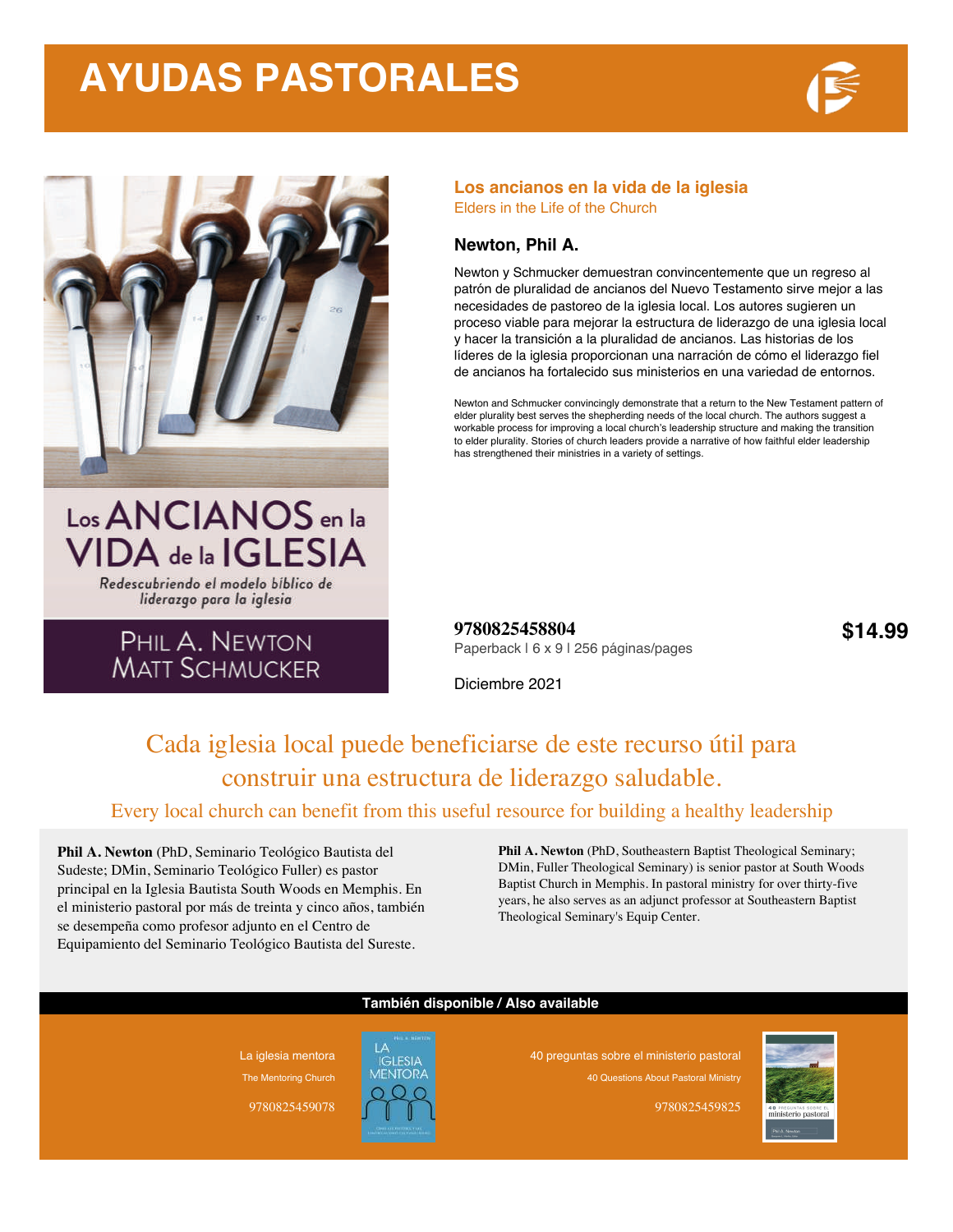## **AYUDAS PASTORALES**





40 PREGUNTAS SOBRE EL ministerio pastoral

Phil A. Newton Benjamin L. Merkle, Editor

#### **40 preguntas sobre el ministerio pastoral**

40 Questions About Pastoral Ministry

#### **Newton, Phil A.**

En *40 preguntas sobre el ministerio pastoral*, el veterano pastor Phil Newton ofrece respuestas confiables a 40 de las preguntas más comunes y apremiantes relacionadas con la vida y el trabajo del pastor. Abarcando cinco categorías principales—como el desarrollo, las prácticas y la predicación- Newton equipa a los pastores para manejar con éxito los deberes y desafíos cotidianos, incluyendo: mantenerse espiritualmente sano, fortalecer su matrimonio, lidiar con el desánimo, evitar las trampas, dirigir las reuniones de los ancianos, ser mentor de los futuros líderes, predicar a través de los libros de la Biblia, y mucho más. Basando sus respuestas en las Escrituras, la reflexión teológica y la experiencia personal, Newton sirve de mentor y guía para los pastores en cada etapa del ministerio.

*40 Questions about Pastoral Ministry*, veteran pastor Phil Newton provides trustworthy answers to 40 of the most common and pressing questions relating to the life and work of the pastor. Covering five major categories—such as development, practices, and preaching—Newton equips pastors to successfully handle everyday duties and challenges, including: remaining spiritually healthy, strengthening your marriage, dealing with discouragement, avoiding pitfalls, leading elders' meetings, mentoring future leaders, preaching through books of the Bible, and much more. Basing his answers on Scripture, theological reflection, and personal experience, Newton serves as a mentor and guide for pastors at every stage of ministry.

**9780825459825 \$16.99**

Paperback | 6 x 9 | 336 páginas/pages

Abril 2022

### Un pastor veterano responde a las preguntas que hacen los pastores de hoy.

A veteran pastor answers the questions that pastors are asking.

**También disponible / Also available**

**Phil A. Newton** (PhD, Seminario Teológico Bautista del Sudeste; DMin, Seminario Teológico Fuller) es pastor principal en la Iglesia Bautista South Woods en Memphis. En el ministerio pastoral por más de treinta y cinco años, también se desempeña como profesor adjunto en el Centro de Equipamiento del Seminario Teológico Bautista del Sureste.

**Phil A. Newton** (PhD, Southeastern Baptist Theological Seminary; DMin, Fuller Theological Seminary) is senior pastor at South Woods Baptist Church in Memphis. In pastoral ministry for over thirty-five years, he also serves as an adjunct professor at Southeastern Baptist Theological Seminary's Equip Center.



9780825458804

La iglesia mentora The Mentoring Church

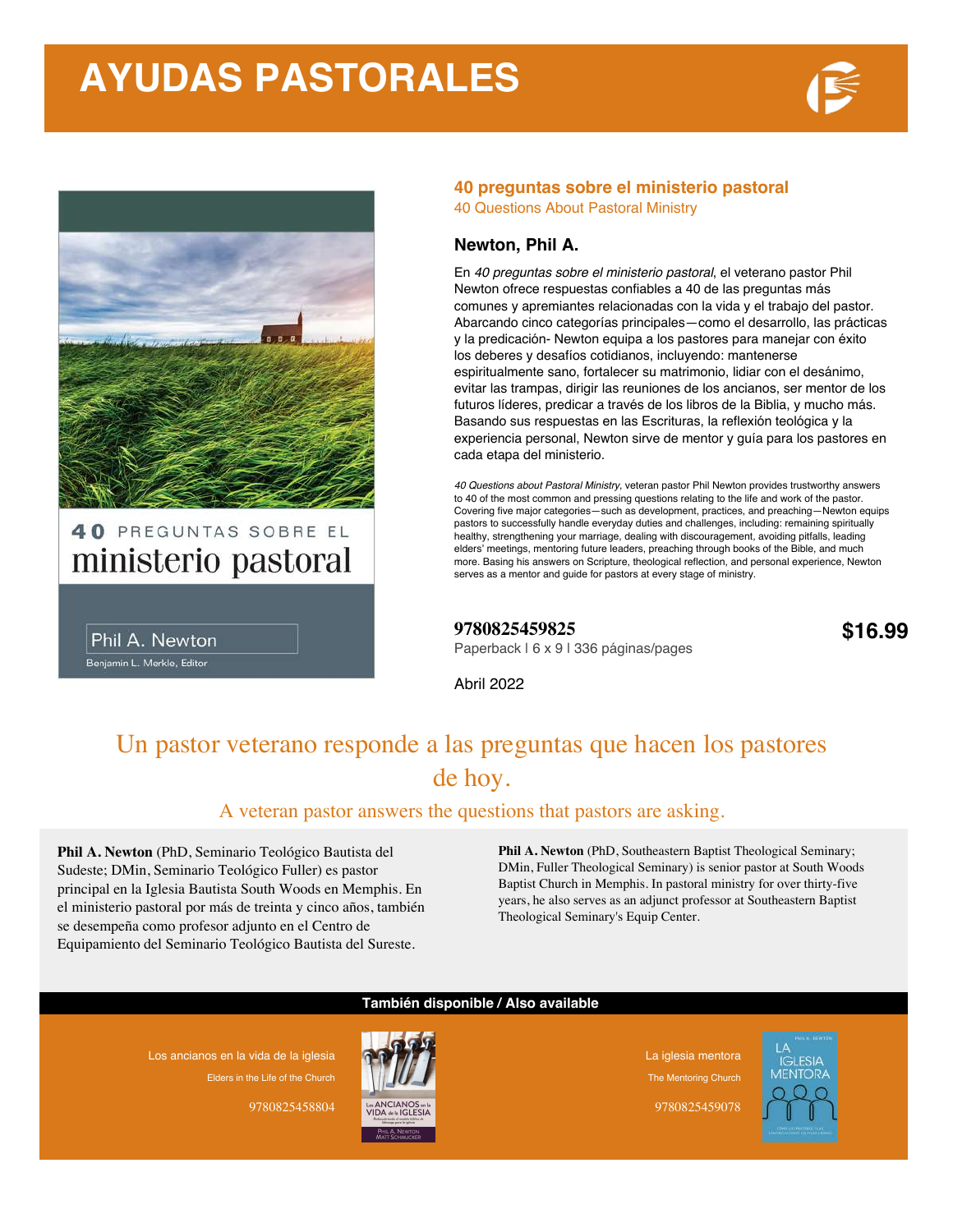## **TEOLOGÍA**





## *¿Realmente* crees?

### **Paul David Tripp**

12 doctrinas históricas que<br>cambiarán tu vida diaria

Prólogo por<br>David Platt

#### **¿Realmente crees?** Do You Believe?

#### **Tripp, Paul David**

En su último libro, *¿Realmente crees?*, el pastor y exitoso autor Paul David Tripp examina de cerca 12 doctrinas fundamentales y cómo estas comprometen y transforman el corazón y la mente del ser humano. Según Tripp, "la verdadera fe siempre se vive". Para demostrarlo, analiza cada doctrina y presenta su relevancia para la vida cristiana. A medida que los lectores exploran temas como la doctrina de Dios, la santidad de Dios y la doctrina de las Escrituras, se verán impulsados a enamorarse más profundamente y a admirar a su Creador y Padre, exponiendo las verdades de la palabra de Dios para que todo el mundo las vea.

In his latest book, *Do You Believe?*, pastor and best-selling author Paul David Tripp takes a close look at 12 core doctrines and how they engage and transform the human heart and mind. According to Tripp, "true belief is always lived." To demonstrate, he unpacks each doctrine and presents its relevance for the Christian life. As readers explore topics such as the doctrine of God, the holiness of God, and the doctrine of Scripture, they will be fueled to fall deeper in love with and stand in awe of their Creator and Father—putting the truths of God's word on display for all the world to see.

**9780825459900** \$29.99 Hardcover | 6 x 9 | 478 páginas/pages

Junio 2022

### 12 doctrinas históricas que cambiarán tu vida diaria. 12 historic doctrines to change your everyday life.

**Paul David Tripp** (DMin, Westminster Theological Seminary) es pastor, autor premiado y conferenciante internacional. Ha escrito numerosos libros. Su ministerio, sin ánimo de lucro, tiene como objetivo conectar el poder transformador de Jesucristo con la vida cotidiana. Tripp vive en Filadelfia con su esposa, Luella, y tienen cuatro hijos mayores.

**Paul David Tripp** (DMin, Westminster Theological Seminary) is a pastor, award-winning author, and international conference speaker. He has written numerous books. His nonprofit ministry exists to connect the transforming power of Jesus Christ to everyday life. Tripp lives in Philadelphia with his wife, Luella, and they have four grown children.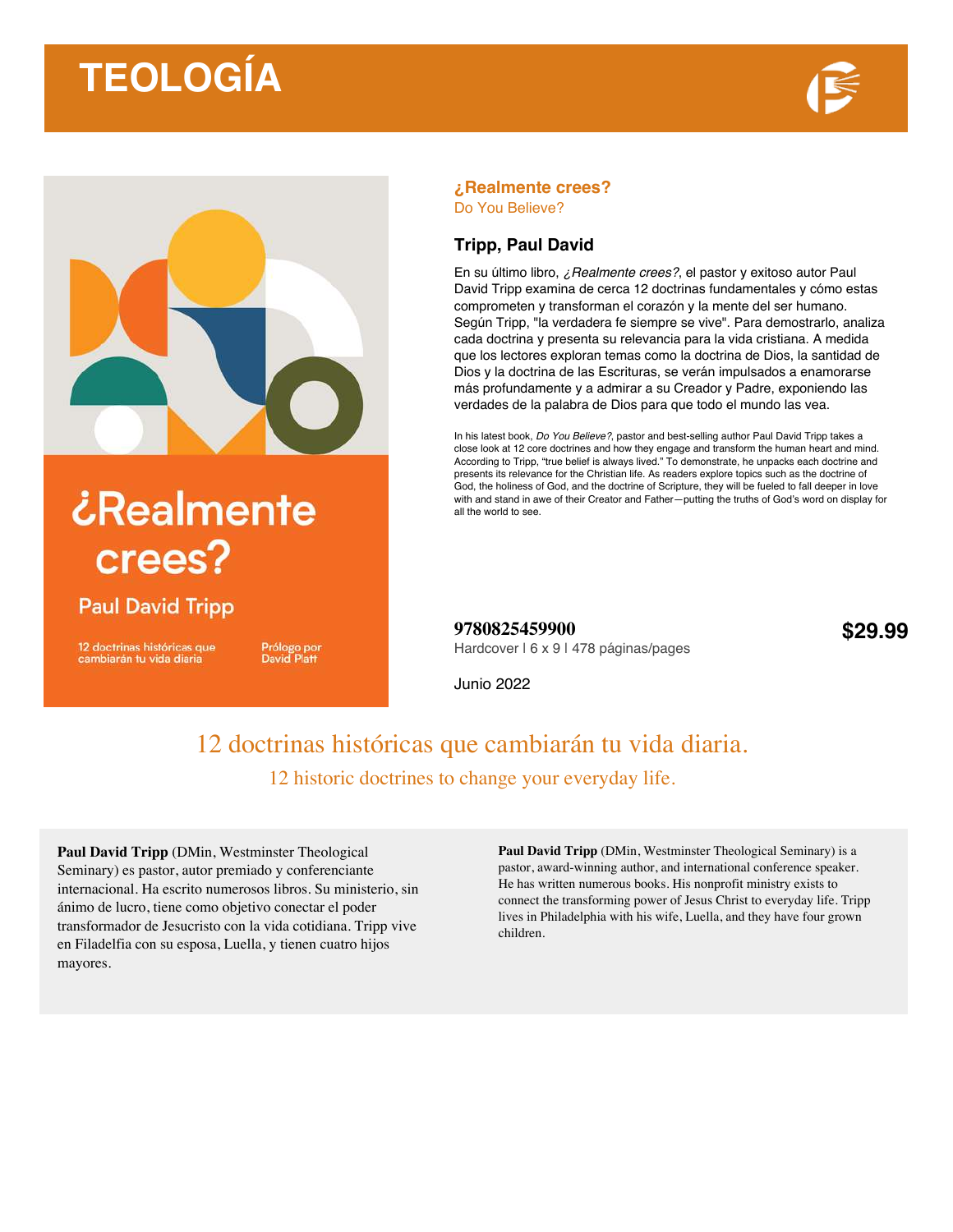## **MATRIMONIO Y FAMILIA**





#### **El matrimonio que siempre has deseado, Ed. Rev.** The Marriage You've Always Wanted, Rev Ed

#### **Chapman, Gary**

El respetado consejero matrimonial Gary Chapman examina las cuestiones clave que le ayudarán a construir el matrimonio que siempre ha deseado, respondiendo a preguntas de la vida real como: ¿Por qué no cambian? ¿Por qué siempre peleamos por las tareas y las responsabilidades? Con el estilo cálido y práctico que le ha hecho ganarse el cariño del público de todo el mundo, el Dr. Chapman ofrece consejos sobre todos los "grandes temas", como el dinero, la comunicación, la toma de decisiones, la familia política y mucho más.

Respected marriage counselor Gary Chapman looks at the key issues that will help you build the marriage you've always wanted, answering such real-life questions as: Why won't they change? Why do we always fight about tasks and responsibilities? In the warm, practical style that has endeared him to audiences worldwide, Dr. Chapman delivers advice on all the "big issues," like money, communication, decision making, in-laws, and much more.

**9780825455995 \$10.99** Paperback | 5.5 x 8.5 | 176 páginas/pages

Marzo 2022

### Del experto favorito en matrimonios, la edición actualizada de un clásico.

#### From America's favorite marriage expert, the updated edition of a favorite.

El doctor **Gary Chapman** es el autor del libro y de la serie Los cinco lenguajes del amor, número 1 en ventas en inglés según el New York Times. Con más de 35 años de experiencia como pastor y consejero matrimonial, ha viajado por todo el mundo impartiendo seminarios.

Gary Chapman is the author of the best-selling Five Love Languages series and the director of Marriage and Family Consultants, Inc. Gary travels the world, presenting seminars, and his radio programs air on more than three hundred stations.

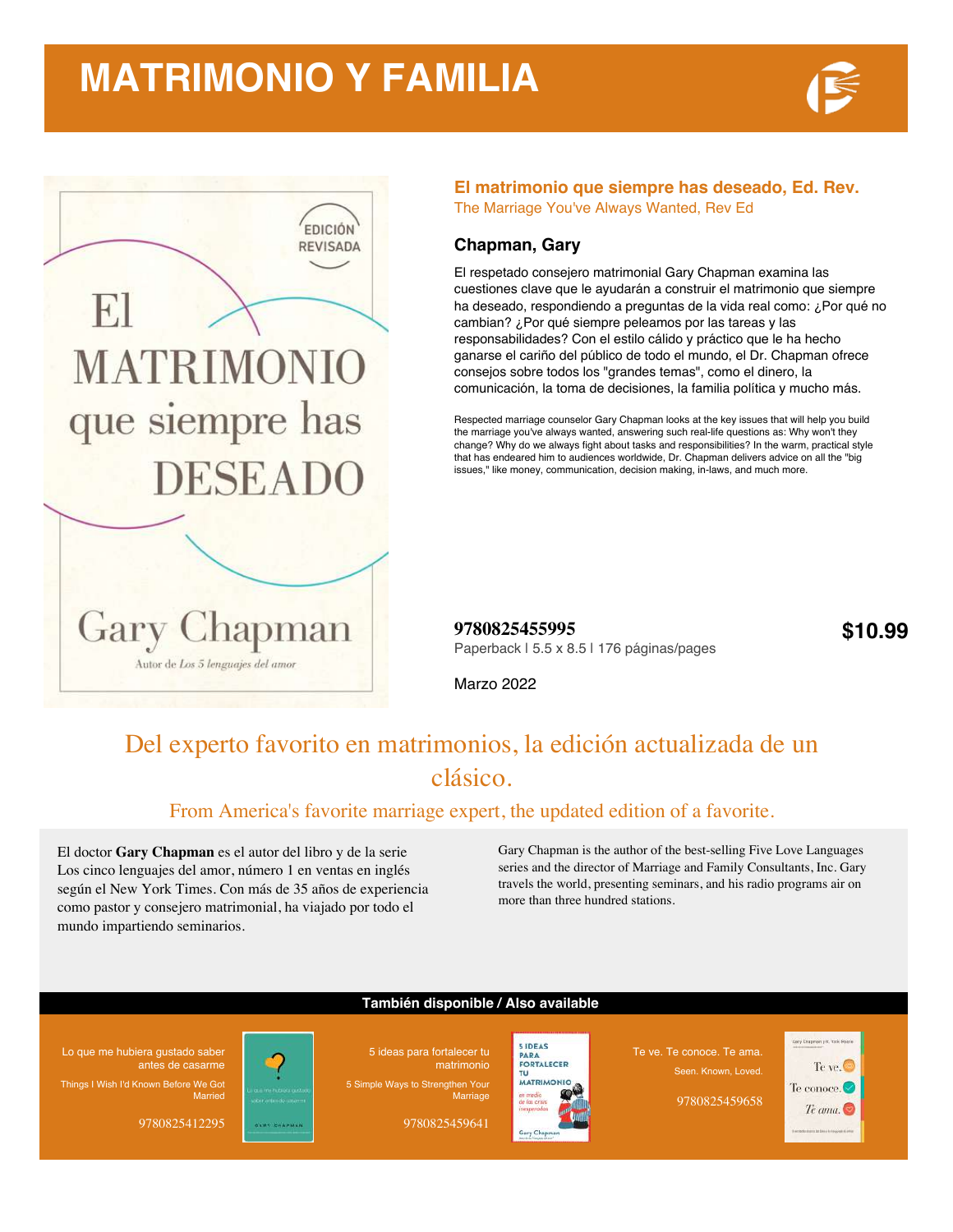## **MUJERES**





#### **Esperanza para el corazón de una madre** Sufficient Hope

#### **Fox, Christina**

Christina Fox examina una serie de situaciones a través de la lente del evangelio y nos muestra, en cada una de ellas, quién es Cristo, dónde está y qué ha hecho por nosotros. Aprende cómo el evangelio sale a tu encuentro, en cualquier situación que estés atravesando, con una esperanza que da vida y satura el alma. Las oraciones que aparecen al final de cada breve capítulo aplican esta esperanza a los diferentes desafíos específicos de la maternidad.

Christina Fox examines a range of situations through the lens of the gospel and shows us, in each one, who Christ is, where he is, and what he has done for us. Learn how the gospel meets you, in whatever you are going through, with life-giving, soul-saturating hope. Prayers at the end of each brief chapter apply this hope to specific, different challenges of motherhood.

**9780825459894 \$10.99** Paperback | 5.5 x 8.5 | 184 páginas/pages

Abril 2022

### Mensajes de ánimo para las madres que se sienten vacías y agotadas. Encouraging messages for moms that find themselves empty and spent.

**Christina Fox** tiene un blog en christinafox.com donde relata su vida de fe. Escribe para numerosos ministerios y publicaciones cristianas entre los que se incluyen Desiring God y The Gospel Coalition (Coalición por el Evangelio). Vive con su esposo y sus dos hijos.

**Christina Fox** is a counselor, retreat speaker, and author of several books. You can find her at www.christinafox.com.

#### **También disponible / Also available**

Los ídolos en el corazón de una madre

9780825459580



Un temor santo

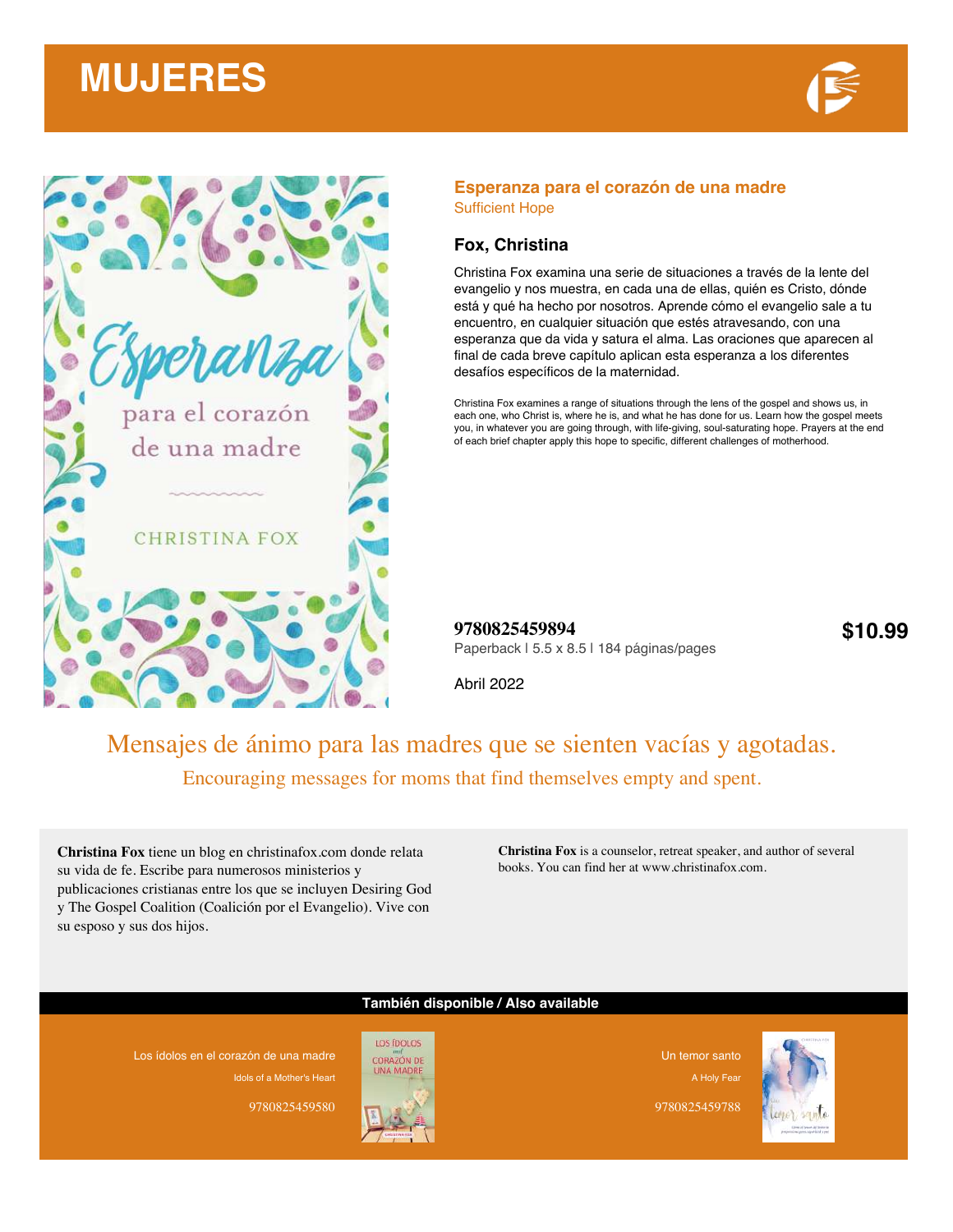## **MUJERES**





#### **La envidia de Eva** The Envy of Eve

#### **Kruger, Melissa B.**

*La Envidia de Eva* guía a los lectores para que comprendan cómo crecen los deseos hasta convertirse en codicia y qué ocurre cuando este pecado toma nuestros corazones. La codicia ahoga el fruto del Espíritu en nuestras vidas, permitiendo que florezca el descontento. La clave para vencer es llegar a la raíz de nuestro problema: la incredulidad (la desconfianza en la soberanía y la bondad de Dios). Un recurso ideal para un estudio más profundo o la discusión en grupo.

*The Envy of Eve* guides readers to understand how desires grow into covetousness and what happens when this sin takes power in our hearts. Covetousness chokes out the fruit of the Spirit in our lives, allowing discontentment to bloom. The key to overcoming is to get to the root of our problem: unbelief—a mistrust of God's sovereignty and goodness. An ideal resource for deeper study or group discussion.

**9780825459863 \$12.99** Paperback | 5.5 x 8.5 | 256 páginas/pages

Mayo 2022

### ¿Qué es lo que realmente está en la raíz de nuestros deseos? What is truly at the heart of our desires?

**Melissa B. Kruger** se desempeña como directora de iniciativas de mujeres para la Coalición por el Evangelio. Es autora de varios libros, incluidos The Envy of Eve y Walking with God in the Season of Motherhood. Su esposo, Michael, es el presidente del Seminario Teológico Reformado en Charlotte, y tienen tres hijos.

**Melissa B. Kruger** serves as director of women's initiatives for the Gospel Coalition. She is the author of multiple books, including The Envy of Eve and Walking with God in the Season of Motherhood. Her husband, Michael, is the president of Reformed Theological Seminary in Charlotte, and they have three children.

#### **También disponible / Also available**

**Creciendo juntas** Growing Together

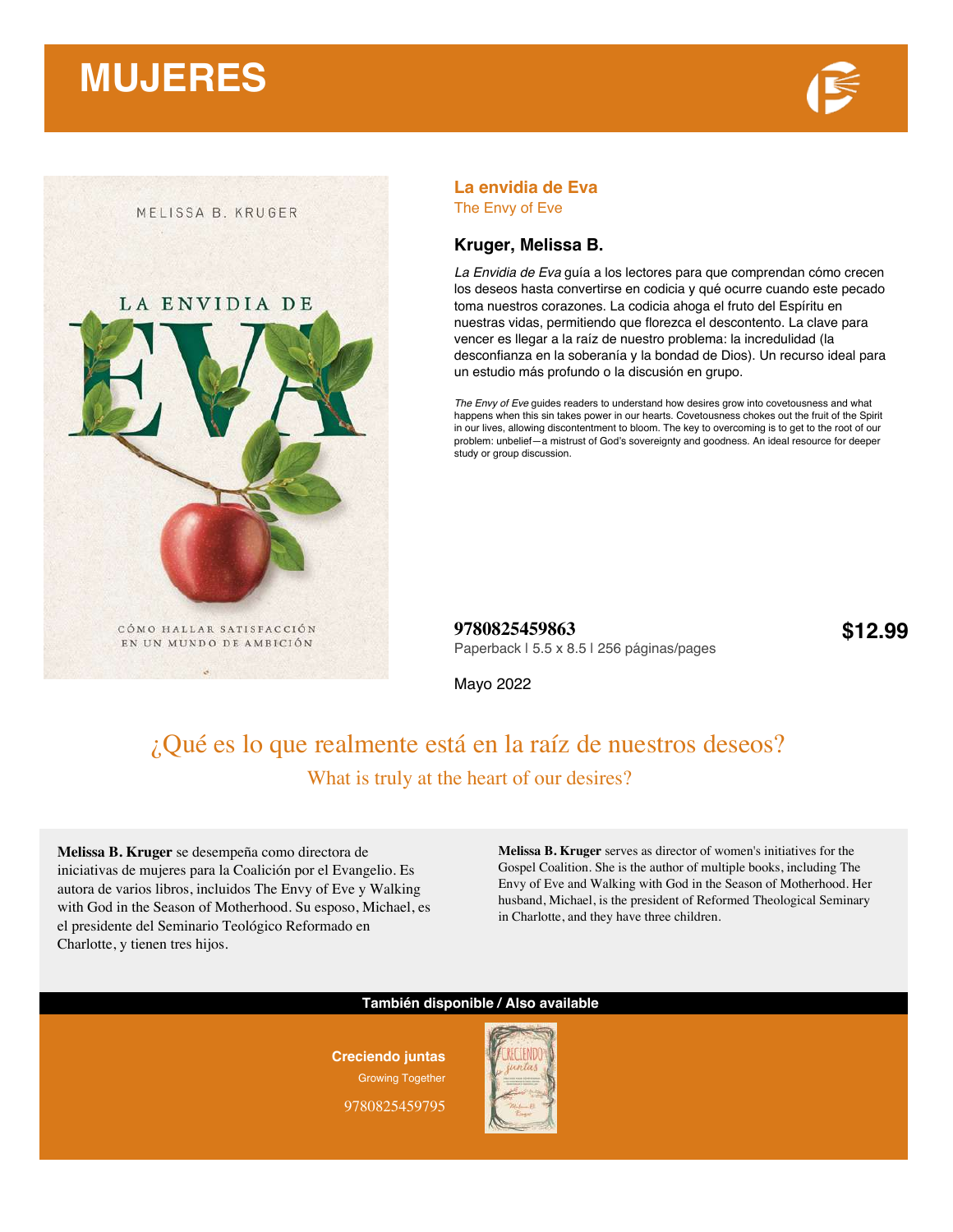## **VIDA CRISTIANA**





#### **Oración: Comunión con Dios en todo**

Prayer: Communing with God in Everything

#### **Tozer, A. W.**

*Oración* combina los mejores escritos de Tozer sobre la oración en un solo volumen. Tozer estaba cautivado por la gran maravilla de Dios y consideraba la oración como el medio principal para llegar a su presencia. Pero si nuestra vida cotidiana está llena de la esterilidad de las ocupaciones y no hay una urgencia seria de orar, perdemos la maravilla de ser conformados a la imagen de Cristo y de conocer a nuestro Dios más íntimamente: la verdadera vida cristiana.

*Prayer* combines the best of Tozer on prayer into one volume. Tozer was captured by the great wonder of God, and he regarded prayer as the primary means of coming into His presence. But if our everyday life is filled with the barrenness of busyness and there is no serious urgency to pray, we forfeit the wonder of being conformed to the image of Christ and knowing our God more intimately—the true Christian life.

COMUNIÓN CON DIOS EN TODO



**9780825458033 \$12.99** Paperback | 5.5 x 8.5 | 224 páginas/pages

Mayo 2022

### Una colección de reflexiones de A. W. Tozer sobre la oración. Collected Insights from A. W. Tozer on prayer.

**A. W. Tozer** fue ministro en la Alianza Cristiana y Misionera de 1919 a 1963, y fue editor de la revista Alliance Witness (hoy día Alliance Life) de 1950 a 1963. Durante su vida, Tozer escribió numerosos libros, siendo el más famoso de ellos *La búsqueda de Dios*. Además de sus obras, Tozer escribió numerosos ensayos publicados en las revistas cristianas más importantes de su época.

**A.W. Tozer** was a minister in the Christian & Missionary Alliance from 1919 to1963 and was editor of the ?Alliance Witness? (now ?A Life?) from 1950 to 1963. Tozer, during his lifetime wrote many books, *The Pursuit of God* being his most famous. Along with books, Tozer wrote many essays published in the major Christian publications of his day.

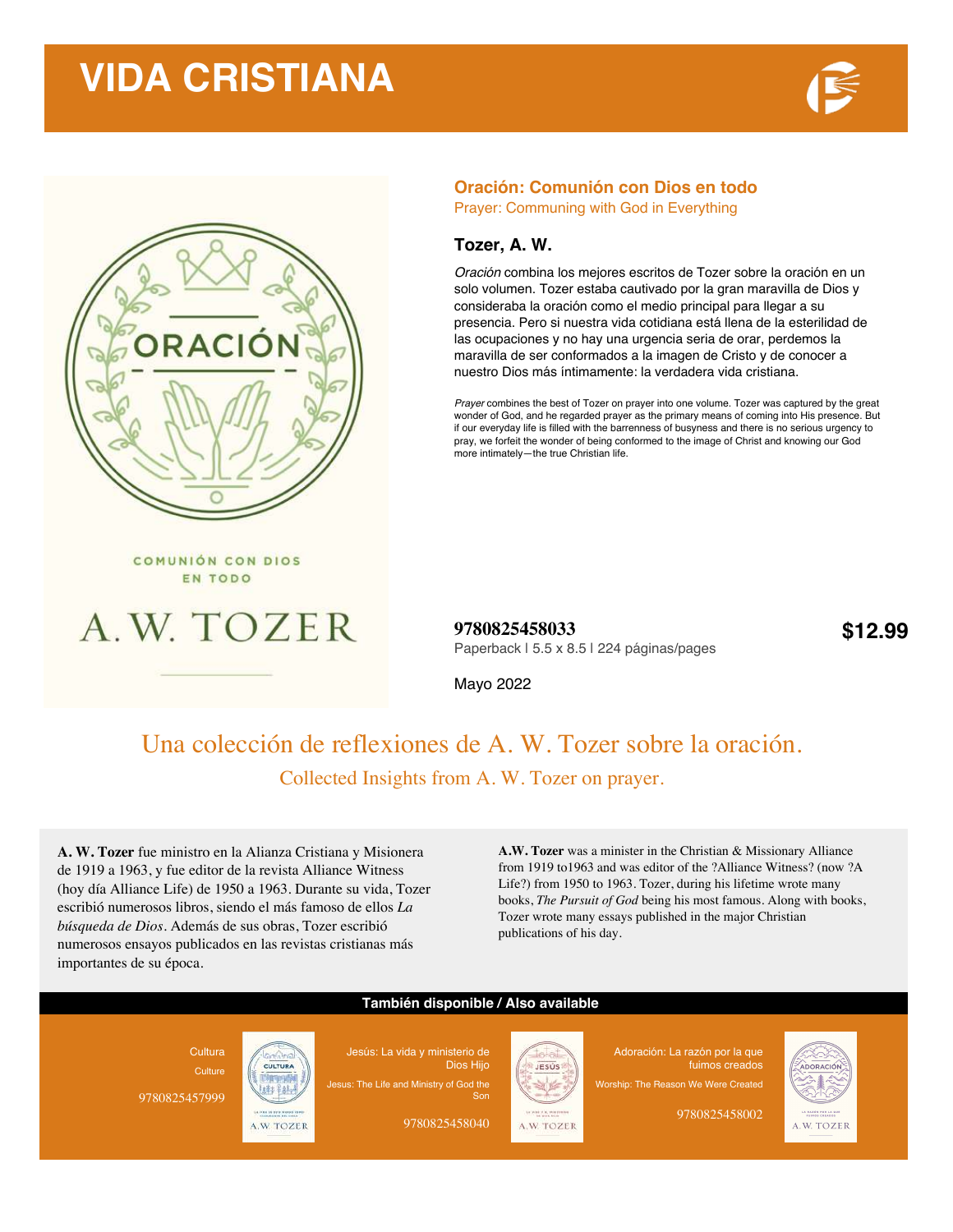## **VIDA CRISTIANA**





#### **Adoración: La razón por la que fuimos creados** Worship: The Reason We Were Created

#### **Tozer, A. W.**

*Adoración: La razón por la que fuimos creados* presenta una colección de este querido autor sobre este tema importante. La adoración actual de la iglesia está demacrada; sus pensamientos sobre Dios son demasiado superficiales. Esta es una recopilación para elevar esos pensamientos una vez más, y provocar a la iglesia a una adoración verdadera y espiritual.

*Worship: The Reason We Were Created* features collections from the beloved spiritual writer on this important topic. The church's current worship is emaciated; its thoughts of God are too low. Here is a compilation to raise those thoughts high once more, and provoke the church to true, spiritual worship.

**FUIMOS CREADOS** 



LA RAZÓN POR LA QUE

**9780825458002 \$ 9.99** Paperback | 5.5 x 8.5 | 144 páginas/pages

Marzo 2022

### Lo mejor de A. W. Tozer, sobre uno de sus temas favoritos. The best of A. W. Tozer, on one of his favorite subjects.

**A. W. Tozer** fue ministro en la Alianza Cristiana y Misionera de 1919 a 1963, y fue editor de la revista Alliance Witness (hoy día Alliance Life) de 1950 a 1963. Durante su vida, Tozer escribió numerosos libros, siendo el más famoso de ellos *La búsqueda de Dios*. Además de sus obras, Tozer escribió numerosos ensayos publicados en las revistas cristianas más importantes de su época.

**A.W. Tozer** was a minister in the Christian & Missionary Alliance from 1919 to1963 and was editor of the ?Alliance Witness? (now ?A Life?) from 1950 to 1963. Tozer, during his lifetime wrote many books, *The Pursuit of God* being his most famous. Along with books, Tozer wrote many essays published in the major Christian publications of his day.

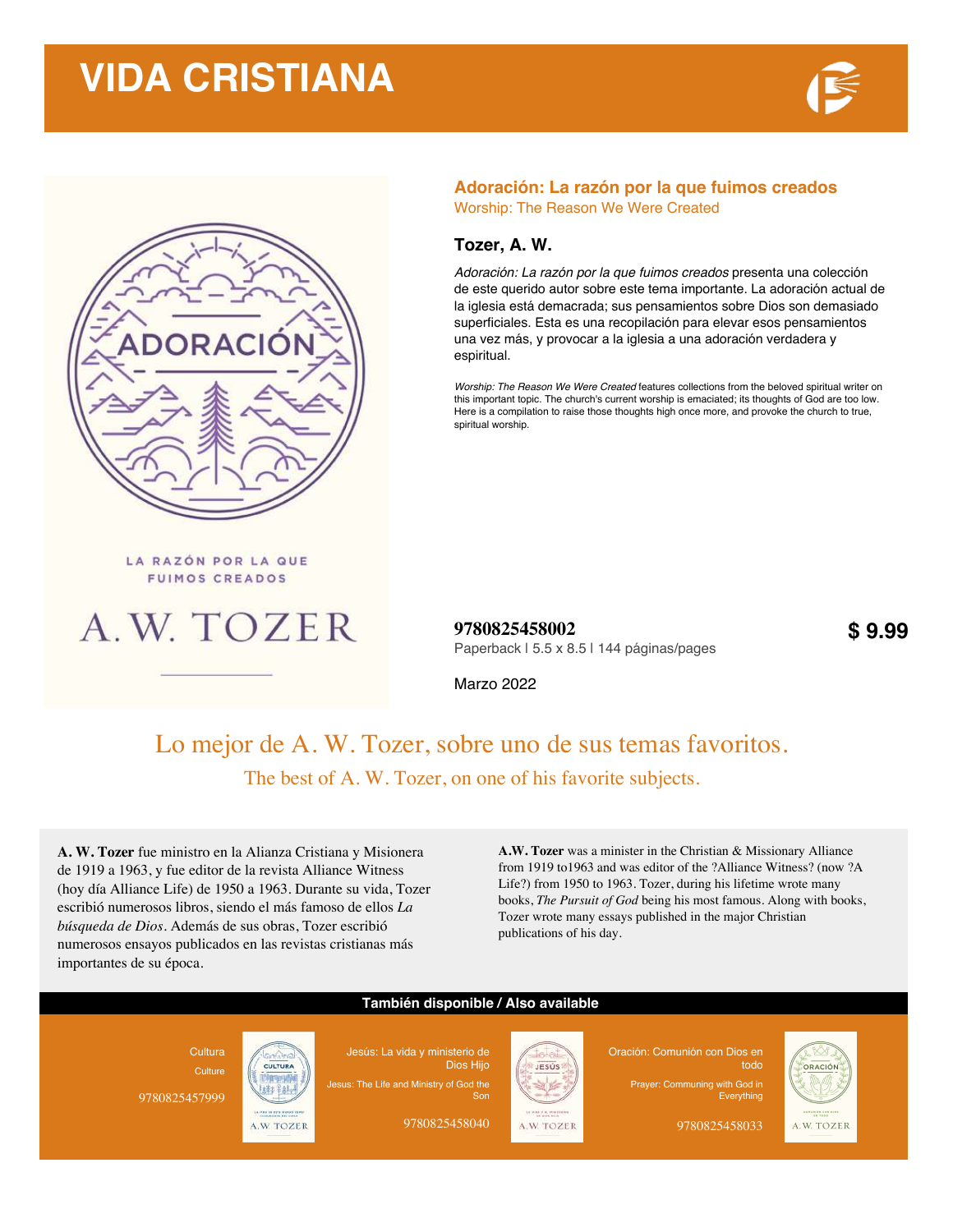## **LIDERAZGO**



#### **Margen** Margin

#### **Leys, Lucas**

El margen es el espacio que debe existir entre nosotros y nuestros límites porque no siempre hace falta forzarlos como ha sugerido la cultura del consumo y las ocupaciones excesivas . Una mala interpretación de lo que es una vida de fe ha empujado a muchos cristianos a vivir sin planes certeros y estrategias inteligentes para la gestión de su capacidad física, emocional, intelectual, espiritual y sus posibilidades financieras y por eso estas páginas son para cualquiera que anhele un alivio a la presión de la sobrecarga pero sobre todo, para aquellos hijos de Dios que quieren vivir vidas balanceadas. Este pequeño y poderoso libro es una gran ayuda para reevaluar prioridades, internalizar el valor del descanso e implementar la cualidad de la sencillez para una vida de nuevas libertades.

Margin is the space that must exist between us and our boundaries because it is not always necessary to force them as the culture of consumption and excessive occupations has suggested. A misunderstanding of what a life of faith is has led many Christians to live without accurate plans and intelligent strategies for managing their physical, emotional, intellectual, spiritual and financial possibilities. This book is for anyone who longs for relief from the pressure of overload, but most of all, for those children of God who want to live balanced lives. This powerful little book is a great help in re-evaluating priorities, understanding the value of rest, and implementing the quality of simplicity for a life of freedom.

#### **9781946707697 \$ 9.99**

Paperback | 5.5 x 8.5 | 126 páginas/pages

Abril 2022

### Vivir sin margen es vivir esclavizados. Living without margin is living enslaved.

El **Dr Lucas Leys** es quien equipa a la mayor cantidad de líderes emergentes en Hispano América. Es el fundador y visionario detrás de Especialidades 625 y el autor de mayor venta entre la juventud cristiana en el mundo de habla hispana. Fue el Presidente de Editorial Vida, pastor en distintos países y hoy viaja por el mundo hablándole a miles de jóvenes y líderes en conferencias, convenciones, universidades, escuelas, iglesias y seminarios.

**Dr. Lucas Leys** equips the largest number of emerging leaders in Latin America. He is the founder and visionary behind Especialidades 625 and the best-selling author among Christian youth in the Spanishspeaking world. He was the President of Editorial Vida, pastor in different countries and today travels the world speaking to thousands of young people and leaders in conferences, conventions, universities, schools, churches and seminars.

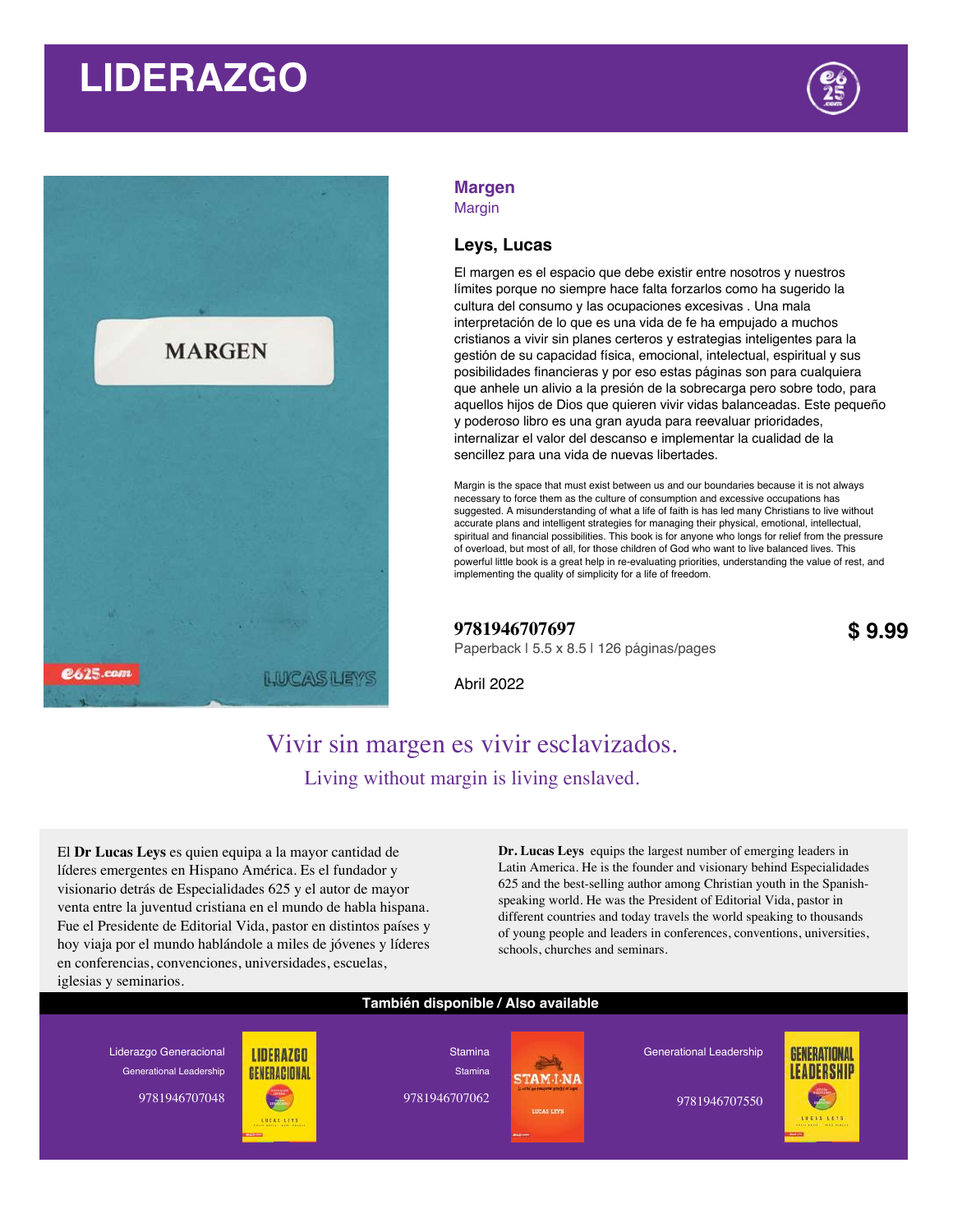Respuestas

Esplyttigal p Dilounal Filosóficos

**@625.com** 



#### **Una fe que piensa** A Faith that Thinks

#### **Noboa, David**

En un mundo de mensajes cada vez más contradictorios y verdades alternativas se hace fundamental dar respuestas bíblicas, claras y contemporáneas y sobre todo ayudar a las nuevas generaciones a descubrir y elaborar esas repuestas mediante la reflexión personal. Este es un libro de verdades eternas contrastadas con dilemas clásicos y contemporáneos y por eso es un recurso ideal para líderes, maestros, padres y pastores que quieren ayudar a los jóvenes a pensar y no solo quedarse en decirles qué pensar. *Cada capítulo cuenta con preguntas para discutir los temas en grupos de estudio o de discipulado y hasta puede convertirse en material de discusión de colegios y universidades.* 

In a world of increasingly contradictory messages and alternative truths, it is essential to be able to give clear and contemporary biblical answers and above all to help the younger generations to discover and develop those answers through personal study.

This is a book of timeless truths contrasted with classic and contemporary dilemmas and is therefore an ideal resource for leaders, teachers, parents and pastors who want to help young people to think and not just tell them what to think. *Each chapter has questions to discuss the topics in study or discipleship groups and can even become discussion material for schools and universities.* 

**9781954149151 \$10.99** Paperback | 6 x 9 | 192 páginas/pages

Junio 2022

### Respuestas espirituales a dilemas filosóficos. Spiritual answers to philosophical dilemmas.

**Called** 

**David Noboa** tiene un doctorado en teología y es pastor de la comunidad Nuevos Comienzos en Quito, Ecuador, donde enfatiza el discipulado personal. Es Coordinador Nacional de e625 Ecuador y escritor de ficción y no ficción. Escribió el libro digital para niños *Cuentos en tu teléfono* y la serie de libros *Proyecto Discipulado* junto con el Dr. Lucas Leys.

**DAVID NOBOA**<br>CON ALEX SAMPEDRO

**David Noboa** has a doctorate in theology and is pastor of the New Beginnings community in Quito, Ecuador, where he emphasizes personal discipleship. He is the National Coordinator of e625 Ecuador and a writer of fiction and non-fiction. He wrote the digital children's book *Cuentos en tu teléfono* and the book series *Proyecto Discipulado* with Dr. Lucas Leys.

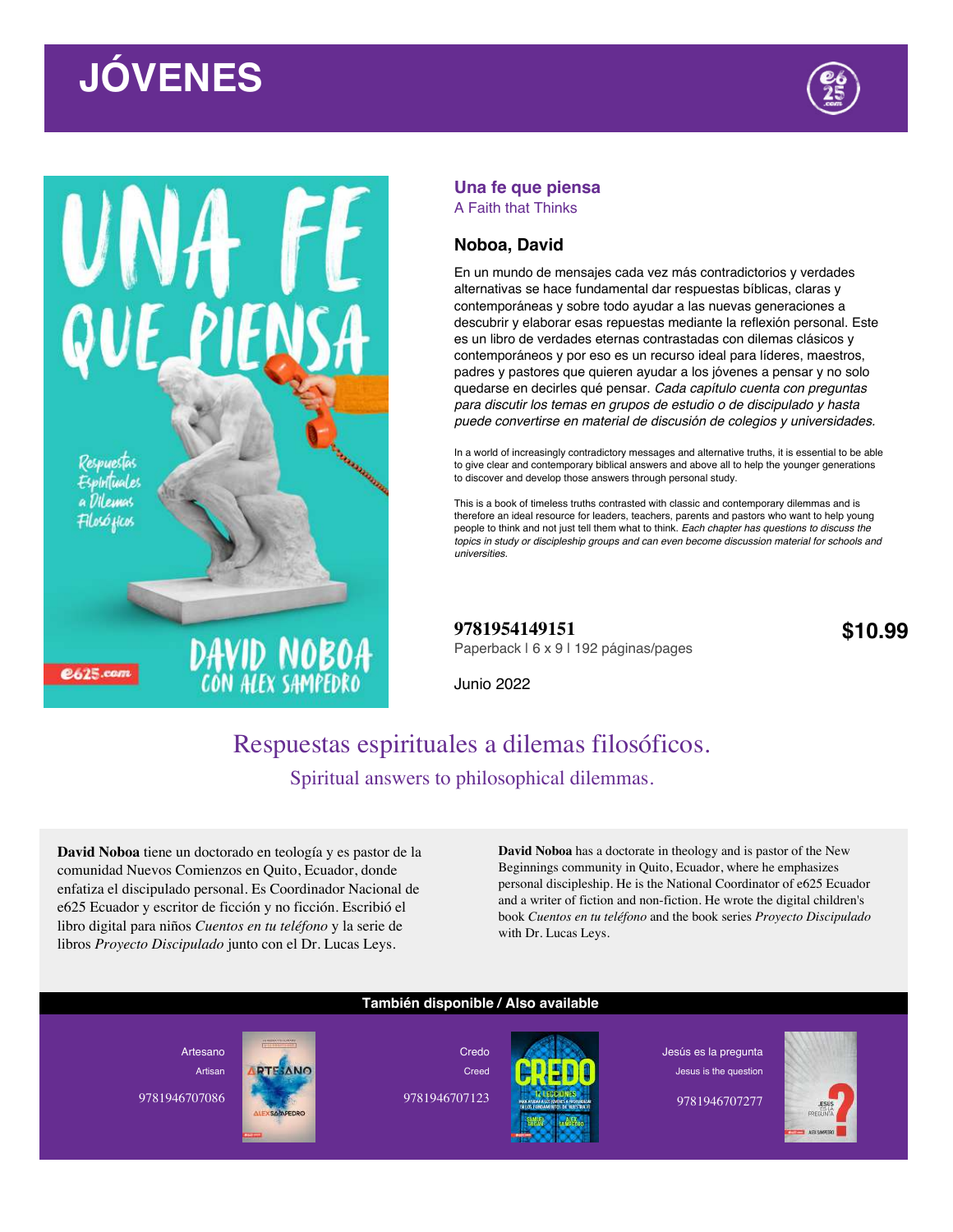PARA NAVEGARLAS

**@625.com** 



#### **En redes**

On-line

#### **Fernández, Duff**

Las redes sociales hoy son parte normal de la vida, en especial durante la adolescencia, y los teens y no tan teens que viven sumergidos en este mundo necesitan ayuda para aprender a navegarlas. Este libro necesario tiene el objetivo de ayudar a los adolescentes a prevenir situaciones abusivas que se presentan a través de internet permitiéndoles explorar 7 claves vitales que son muy importantes para tomar en cuenta, a fin de que las experiencias online sirvan para fortalecer las decisiones y la autopercepción y no perjudicarlas.

Social networks are now a normal part of life, especially during adolescence, and teens and notso-teens who live immersed in this world need help learning how to navigate them.

This book aims to help teens prevent abusive situations that arise through the internet by allowing them to explore 7 vital keys that are very important to take into account, so that online experiences serve to strengthen decisions and self-perception and not harm them.

**9781954149137 \$ 8.99** Paperback | 5.25 x 8 | 176 páginas/pages

Marzo 2022

### Una guía para explorar tus comportamientos online y sus efectos. A guide to explore your online behaviors and their effects.

**Duff Fernández** tiene estudios de maestría en Psicología Infantil y Juvenil y es el fundador de Maverick A.C., una organización que se dedica a inspirar a los jóvenes a descubrir su propósito. Junto con su esposa Ivette han dirigido e implementado programas con temáticas sociales para miles de adolescentes y jóvenes en México y Estados Unidos por más de 10 años.

**DUFF FERNANDEZ** 

**Duff Fernández** has a master's degree in Child and Youth Psychology and is the founder of Maverick A.C., an organization dedicated to inspiring young people to discover their purpose. Together with his wife Ivette, he has directed and implemented social programs for thousands of adolescents and young people in Mexico and the United States for more than 10 years.

#### **También disponible / Also available**

Amar es para valientes Loving is For the Brave

9781946707178



Guía de supervivencia para universitarios Survival Guide for College Students

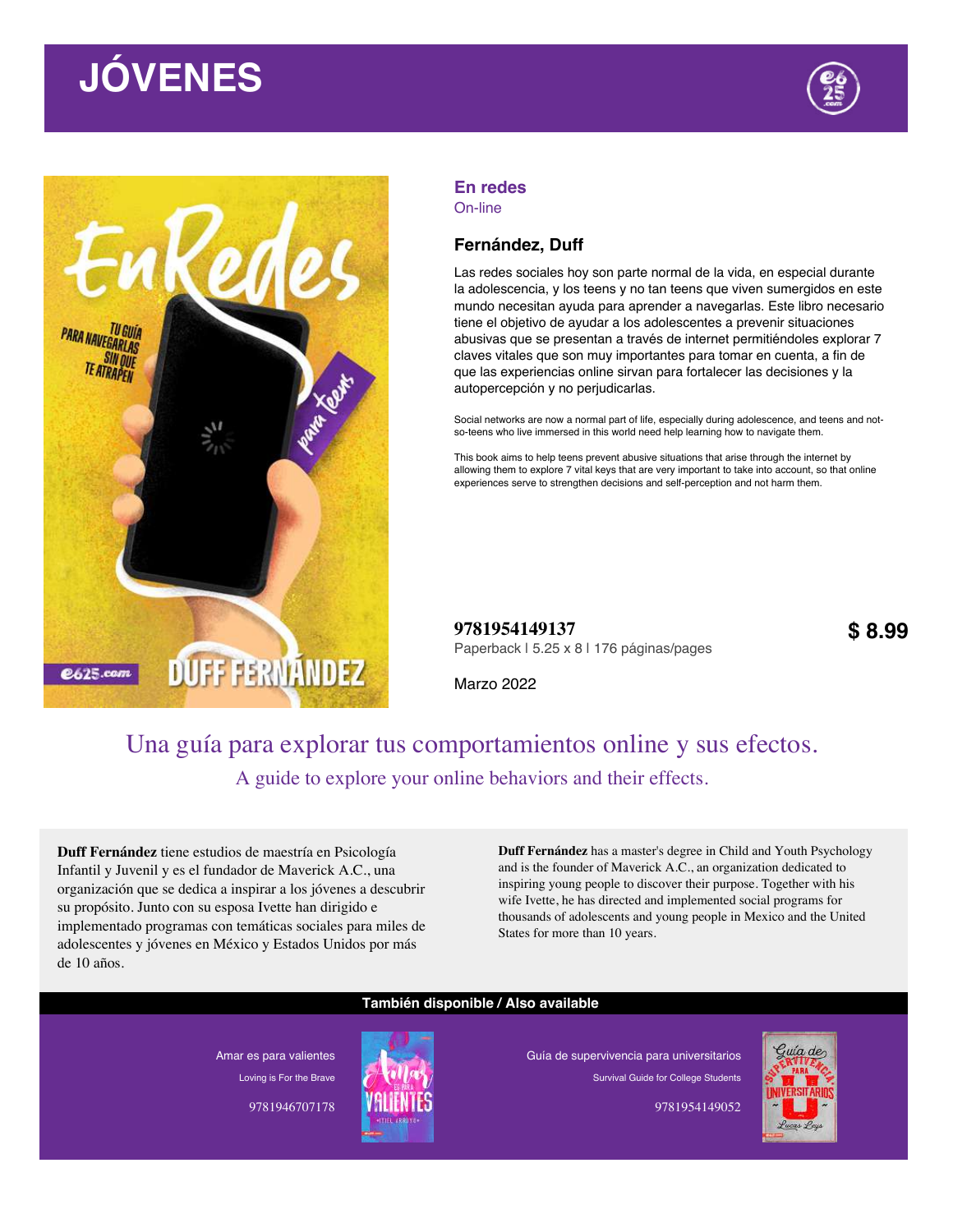## **CONSEJERÍA**





#### **Salud mental y fe** Mental Health and Faith

#### **Rota, Daniel y Élida**

Este es un libro crucial que provee un análisis bíblico y a la vez científico acerca de la relación entre las crisis contemporáneas de depresión, adicción y ansiedad y el llamado de Dios a la experiencia cristiana y el ministerio. *Salud mental y fe* provee un plan de prevención y tratamiento para aquellos cristianos que entienden que no todos los desafíos de salud mental son de índole espiritual, aunque sin dudas afectan el espíritu de los individuos y su entorno.

This is a crucial book that provides a biblical yet scientific analysis of the relationship between contemporary crises of depression, addiction and anxiety and God's call to Christian experience and ministry.

*Mental Health and Faith* provides a prevention and treatment plan for those Christians who understand that not all mental health challenges are spiritual in nature, though they undoubtedly affect the spirit of individuals and their environment.

**9781954149168 \$10.99** Paperback | 6 x 9 | 208 páginas/pages

Junio 2022

### La salud mental es tan importante como la salud física. Your mental health is just as important as your physical health.

**Daniel y Élida Rota** tienen más de 30 años de experiencia en terapia familiar y personal y están casados hace más de 40 años. Son pastores respetados y pertenecen al cuerpo pastoral de la Iglesia Una Vida Mejor en la ciudad de Buenos Aires.

**Daniel and Élida Rota** have over 30 years of experience in family and personal therapy and have been married for over 40 years. They are respected pastors and belong to the pastoral body of Una Vida Mejor Church in the city of Buenos Aires.

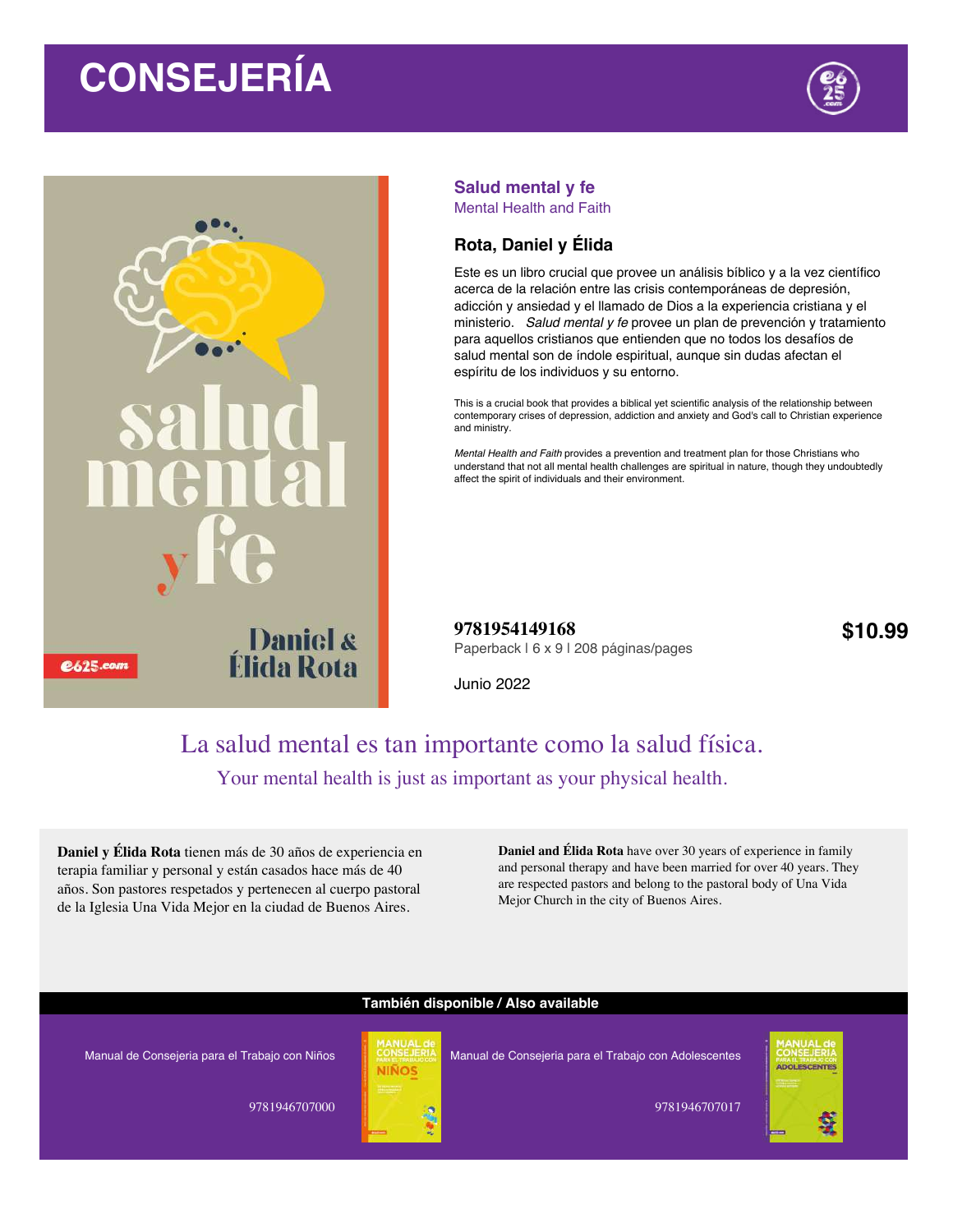

#### **Salta (bilingüe)** Jump (bilingual)

### **Calo y Nash**

Este es un libro ideal para aquellos preadolescentes a los que les gusta leer y también a los que no, porque el tema del libro es su propia vida, su destino y su futuro y cómo pueden desde ahora comenzar a escribir una historia propia que merezca ser contada. Este libro es además bilingüe (español/inglés) y sirve en especial a escuelas cristianas y padres que deseen enseñar inglés o español.

This is an ideal book for those tweens who like to read and also those who don't, because the theme of the book is their own life, their destiny and their future and how they can now start writing their own story that deserves to be counted. This book is also bilingual (Spanish - English) and is especially useful for Christian schools and parents who want to teach English or Spanish.

**9781946707642 \$ 8.99** Paperback | 5.25 x 8 | 176 páginas/pages

Marzo 2022

### La preadolescencia como una etapa de autodescubrimiento. Pre-adolescence as a time of self-discovery.

¡**Calo y Nash** aman a Dios y a los preadolescentes! Él es productor musical y cantante, ella es Lic. en psicología. Ambos son pastores de preadolescentes en el Centro Cristiano Sin Fronteras en Buenos Aires, Argentina. Son fundadores y directores generales de Wake Up!, un movimiento a través del cual recorren ciudades brindando herramientas a la Iglesia sobre cómo acompañar a los preadolescentes y a sus familias. Están casados hace 6 años.

**Calo and Nash** love God and tweens! He is a music producer and singer, she has a degree in psychology and they are both pastors to preadolescents at the Centro Cristiano Sin Fronteras in Buenos Aires, Argentina. In addition, they are founders and general directors of Wake Up!, a movement through which they travel to cities providing tools to the Church on how to help preadolescents and their families. They have been married for 6 years.

#### **También disponible / Also available**

**Quién soy y quién quiero ser (bilingüe)** Who I Am and Who I Want to Be (Bilingual)

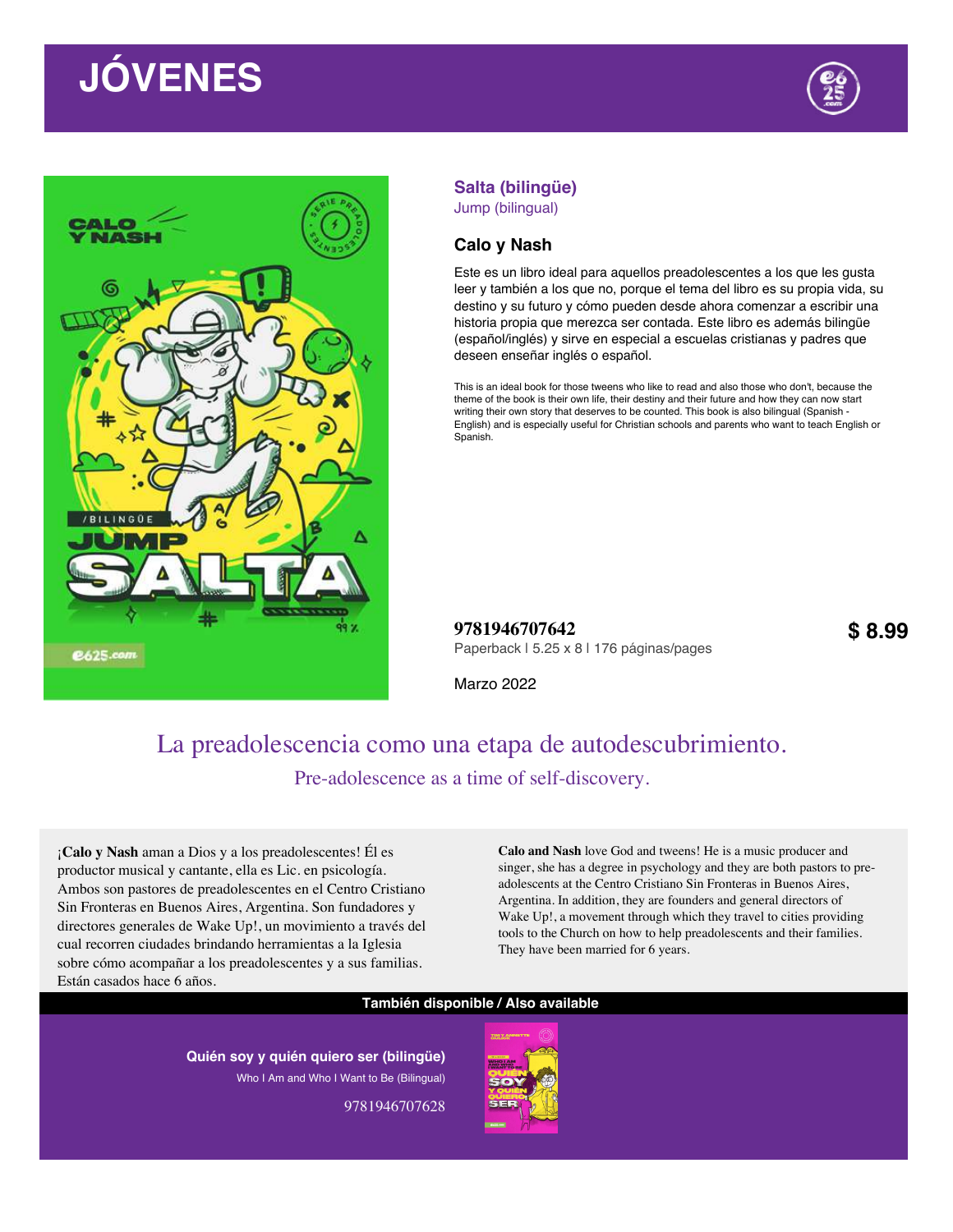



#### **Quién soy y quién quiero ser (bilingüe)** Who I Am and Who I Want to Be (Bilingual)

#### **Gulick, Tim & Annette**

Este es un libro especialmente escrito para los preadolescentes acerca de la identidad. Entre los 10 y los 13 atravesamos una etapa de increíble descubrimiento y es indispensable ayudarles a los hijos a encaminar la convulsiva etapa de cambios que viene después, la adolescencia. Este libro se asegura que cada preadolescente que lo lea conozca las verdades eternas que le permitan definir y construir su identidad en Cristo y encaminar la siguiente etapa desde el punto de partida de una identidad de convicciones. Este libro es además bilingüe y sirve en especial a escuelas cristianas y padres que quieran enseñar inglés o español.

This is a book specially written for pre-adolescents about identity, since between the ages of 10 and 13 we go through a stage of incredible discovery and it is essential to help children in this stage to be prepared for the convulsive stage of changes that comes after this, called adolescence. This book ensures that each pre-adolescent who reads it knows the eternal truths that allow them to define and build their identity in Christ and guide the next stage from the starting point of an identity of convictions. This book is also bilingual and is especially useful for Christian schools and parents who want to teach in English or Spanish.

**9781946707628 \$ 8.99**

Paperback | 5.25 x 8 | 176 páginas/pages

Abril 2022

## Verdades bíblicas para comenzar a descubrir y afirmar su identidad en Cristo.

#### Biblical truths to begin discovering and affirming your identity in Christ.

**Tim y Annette Gulick** han trabajado en crear recursos para el trabajo con las nuevas generaciones desde hace muchos años y juntos han entrenado a miles de líderes de adolescentes en Asia, África y toda América. Annette tiene licenciatura en Escritura Profesional de Baylor University y Tim tiene licenciaturas en Filosofía y Literatura de Wheaton College. Además, ambos tienen maestrías en Teología y han sido misioneros viviendo en distintos países.

**Tim and Annette Gulick** have worked to create resources for working with younger generations for many years and together they have trained thousands of teen leaders in Asia, Africa, and throughout the Americas. Annette has BA in Professional Writing from Baylor University and Tim has BA in Philosophy and Literature from Wheaton College. In addition, both have master's degrees in Theology and have been missionaries living in different countries.

#### **También disponible / Also available**

**Salta (bilingüe)** Jump (bilingual)